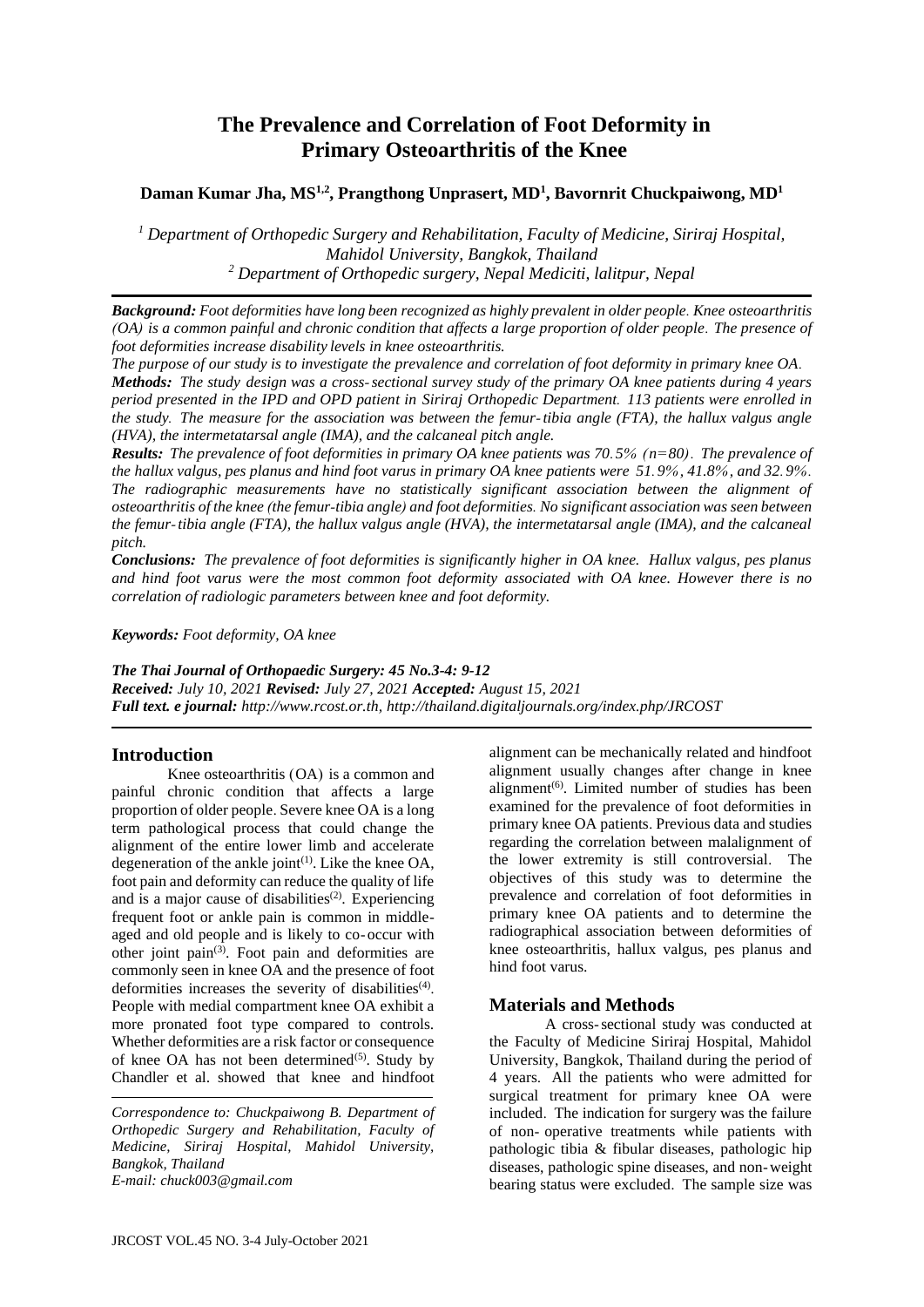113 patients and calculated by the correlation coefficient. Written informed consent was taken by the principal investigator or co- investigator. Information relating to foot pain was collected in an interview and during clinical assessment. Respondents were asked about the character, duration, and location of their pain and asked to indicate the location of pain on a foot diagram. A standardized medical examination was performed by a trained orthopedics resident to collect information about the presence of pain, specific problems related to the feet, gait, and several indicators of physical health status. After an interview, the respondents were taken to provide a picture of their feet using a mirror box stand which provides many different views, including the plantar surface. (Fig. 1, 2) The picture was given to the principal investigator to confirm the diagnosis of foot deformities. Pes planus by convention refers to loss of the normal medial longitudinal arch $(7.8)$ . A calcaneal pitch angle of less than 19° was defined as pes planus(9). A hallux valgus angle (HVA) of greater than  $20^{\circ}$  was defined as hallux valgus<sup>(10)</sup>. A scanogram film, standing AP, and lateral view of the foot, and standing mortise view of ankle were recorded.



**Fig. 1** Standard front picture taken from a mirror box stand. A picture shows foot and ankle profiles in all directions. All pictures were evaluated by the investigator to defined knee and ankle deformity.



**Fig. 2** Standard hindfoot picture taken from a mirror box stand. A picture shows foot and ankle profiles in

all directions. All pictures were evaluated by the investigator to defined knee and ankle deformity.

The parameters measured in the X-Ray for diagnosis of foot deformities included the femurtibia angle ( FTA) , hallux valgus angle ( HVA) , intermetatarsal angle ( IMA) and calcaneal pitch angle. The *f*emur- tibia angle ( FTA) is a line traversing the center of the hip joint and the center of the knee and forms an angle of 6 to 9 degrees with the axis of the shaft of the femur. The mechanical axis generally passes near the center of the normal knee joint. Significant deviations from this mechanical axis may be present in the genus varum or genu valgum deformity. Scanogram was used to measure the femur-tibia angle (FTA). Hallux valgus angle (HVA*)* is the angle between the long axes of the proximal phalanx and the first metatarsal (normal  $< 15^{\circ}$ ). The intermetatarsal angle (IMA) is the angle between the first and second metatarsals (normal  $\lt 9^\circ$ ). The calcaneal pitch angle is formed by intersection of line parallel to floor with line connecting to most inferior points on calcaneus. The data was weighted by age, sex, body mass index, foot deformities and parameter measurements from the X-ray film which included the FTA, HVA, IMA, and calcaneal pitch angle. All analyses were performed by using SPSS Version 18.0 and included a mean, 95% confidence interval for mean, standard deviation, and chi-square test.

# **Results**

One hundred and thirteen patients were enrolled in the study. The baseline characteristics were well balanced except for gender as females outnumbered men in this study possibly due to the fact that the prevalence of knee OA in females is much higher than males in the normal population. Demographic data was similar in both genders ( Table 1) . The prevalence of foot deformities in primary OA knee patients was 70.5% (n=80). The prevalence of hallux valgus, pes planus and hind foot varus in primary knee OA patients was 51.9%  $(n=59)$ , 41.8%  $(n=47)$ , and 32. 9%  $(n=37)$ , respectively ( Table 2) . The radiological measurements in the osteoarthritis of a knee patient who was admitted for surgery had a femur- tibia angle (FTA) n of 183 (5.96 Std. Deviation) (Table 1). The radiographic association between alignment of osteoarthritis of the knee ( FTA) and foot deformities showed no statistical significance  $(p= 0.58)$ . No significant association was seen between FTA, HVA, IMA, and calcaneal pitch angle.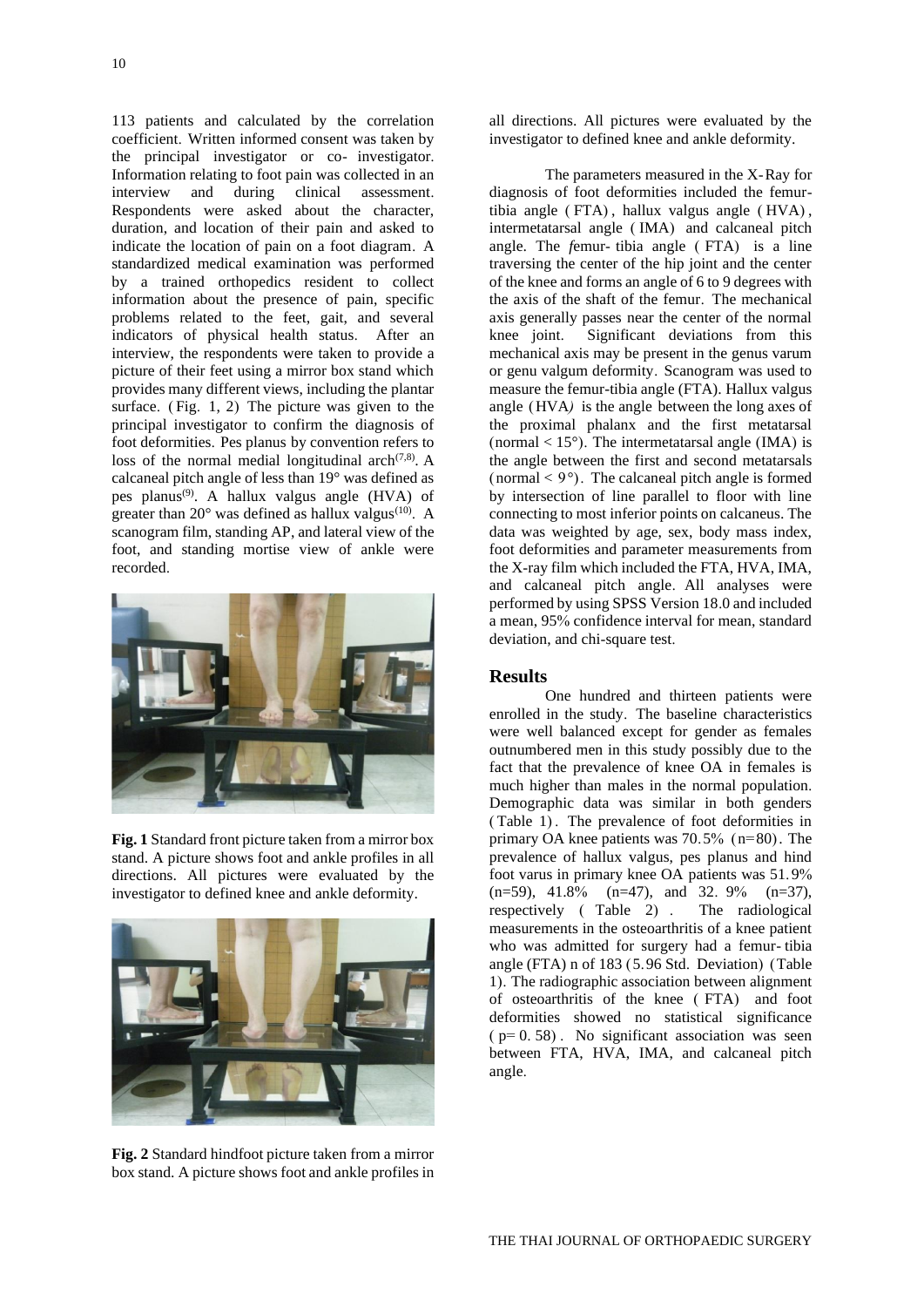| <b>Characteristic</b>          |                                  |                    | Female        | <b>Male</b>   |
|--------------------------------|----------------------------------|--------------------|---------------|---------------|
| No. $(\% )$                    |                                  |                    | 94 (83.2%)    | $19(16.8\%)$  |
| Age                            |                                  |                    |               |               |
|                                | Mean                             |                    | 67.44         | 67.44         |
|                                | 95% Confidence Interval for Mean | Lower Bound        | 65.50         | 66.27         |
|                                |                                  | <b>Upper Bound</b> | 69.38         | 73.62         |
|                                | Std. Deviation                   |                    | 9.422         | 7.392         |
| BMI                            |                                  |                    |               |               |
|                                | Mean                             |                    | 27.63         | 28.05         |
|                                | 95% Confidence Interval for Mean | Lower Bound        | 26.45         | 25.72         |
|                                |                                  | <b>Upper Bound</b> | 28.81         | 30.38         |
|                                | <b>Std. Deviation</b>            |                    | 4.277         | 2.786         |
| Femur-Tibia Angle (Right/Left) |                                  |                    |               |               |
|                                | Mean                             |                    | 183.40/184.54 | 183.29/183.44 |
|                                | 95% Confidence Interval for Mean | Lower Bound        | 139/170       | 174/171       |
|                                |                                  | <b>Upper Bound</b> | 199/207       | 190/193       |
|                                | <b>Std. Deviation</b>            |                    | 8.39/6.22     | 4.83/7.21     |

**Table 1** Demographics of the patients.

**Table 2** The prevalence of foot deformities in primary knee OA patients.

| Foot deformities $(\% )$ | $80(70.5\%)$ |
|--------------------------|--------------|
| Hallux valgus $(\%)$     | 59 (51.9%)   |
| Pes planus $(\% )$       | 47 (41.8%)   |
| Hindfoot varus $(\% )$   | 37 (32.9%)   |

# **Discussion**

Foot deformities have long been recognized as highly prevalent in older people. Foot pain and deformity mainly hallux valgus and pes planus is commonly seen in OA of the knee and this causes abnormal overload to the medial compartment of the knee joint and medial rotation of the tibia<sup> $(2,4)$ </sup>. The possible compensatory motion or posture is the subtalar joint pronation, which causes valgus force and results in in pes planus and hallux valgus<sup>(11)</sup>. Hallux valgus is a complex deformity of the first ray and it is frequently accompanied by deformity and symptoms in the lesser toes. A valgus angle of the first metatarsophalangeal joint that was more than 15-20 degrees was considered to be the upper limits of normal. If the hallux valgus angle exceeds 30- 35 degrees, pronation of great toe usually occurs<sup>(10)</sup>. Pes planus by convention refers to the loss of normal medial longitudinal arch $(8)$ . Radiographic measurement especially calcaneal pith angle and meary angle can be useful in detecting pes planus(9) . Study by Iijima et al concluded that the presence of bilateral flat feet but not unilateral flat feet was significantly associated with the worst knee pain<sup>(12)</sup>. Foot posture has long been considered to influence the mechanical alignment and dynamic function of the lower  $limb^{(5)}$ . Genu varum malalignment of the knee may lead to compensatory foot pronation to enable the foot to be plantigrade when weight bearing. People with medial

compartment knee OA have a more pronated foot compared to the control group<sup> $(5)$ </sup>. Guler et al evaluated foot deformities in 115 women with OA knee and showed significant correlation between the presence of foot deformities and increased disability levels in women with knee  $OA^{(4)}$ . Foot function was related to the hallux valgus and overlapping toes, especially in the obese<sup> $(13)$ </sup>. Hogan and Staheli evaluated 99 physically active men and women who had foot and ankle examinations and answered a questionnaire and found that there was no relationship between the configuration of the arches and pain scores related to the ankle and hind foot $(14)$ . OA knee and hindfoot alignment has linked mechanism. Although previous literatures are most favorable of hind foot valgus deformity following OA knee, in our study we found 32.9% hind foot varus deformity and it may be due to intact tibialis posterior tendon or patient may compensate to walk on lateral side. In ideal situation, we have to confined knee deformity precisely but in our study we wont do it and this is one of the drawback of this study.

Our study demonstrates that there is a high prevalence of foot deformities, mainly hallux valgus, pes planus and hind foot varus in patients with knee OA however, foot pain and duration of foot deformities is hard to recall. Most patients complained more about knee pain than foot pain. This might be because the foot has many joints which could adapt to abnormal mechanical loads